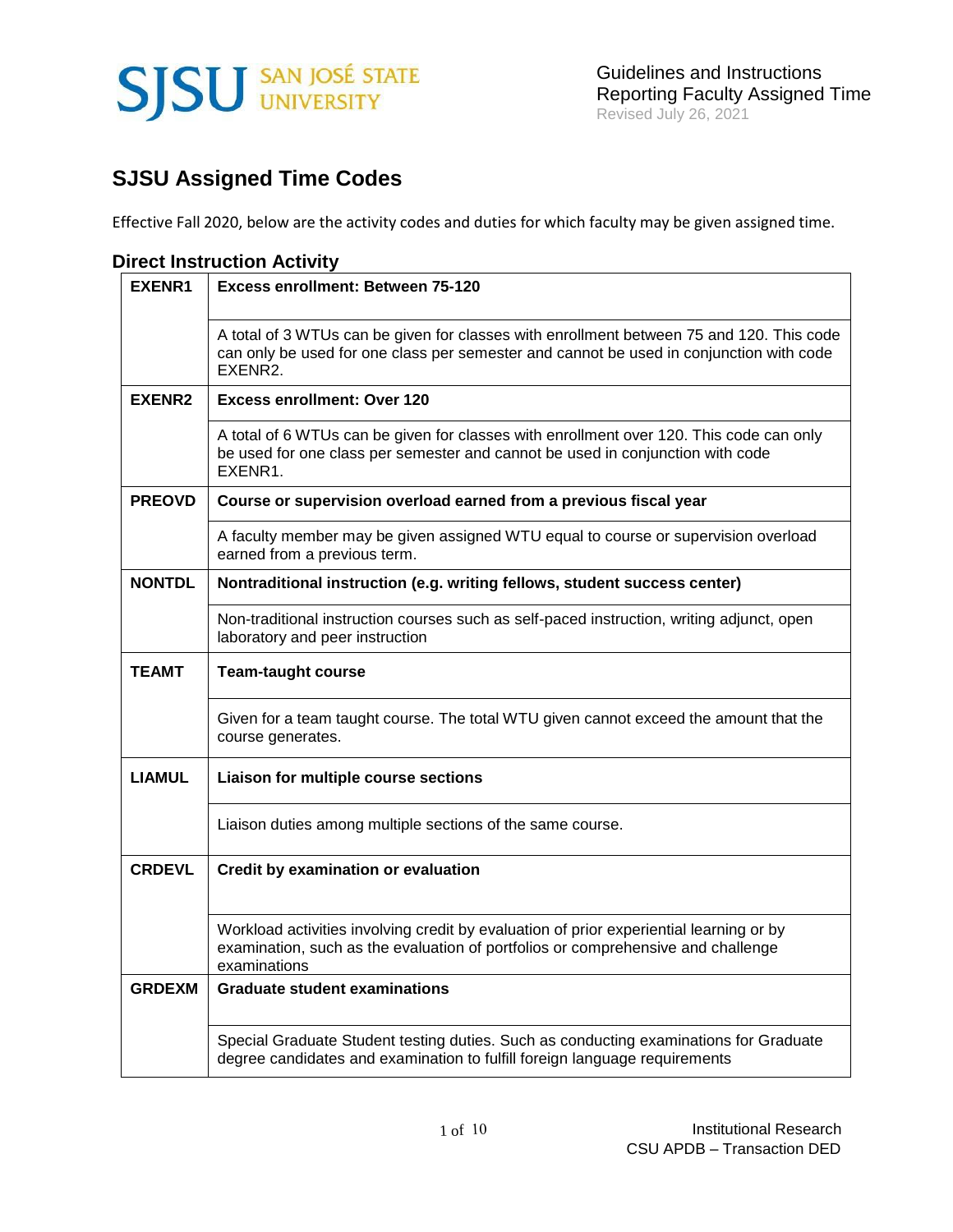

## **Instructional Support Activity Codes**

| <b>NEWPRP</b> | New course preparation of two or more classes                                                                                                                      |
|---------------|--------------------------------------------------------------------------------------------------------------------------------------------------------------------|
|               | The preparation of two or more courses that the faculty member has never taught before                                                                             |
| <b>RESEVL</b> | Research/evaluation of SJSU instructional programs                                                                                                                 |
|               | Research evaluations of instructional functions and programs                                                                                                       |
| <b>PROGPL</b> | Program planning, annual assessment, and similar assessments                                                                                                       |
|               | Duties associated with program planning, annual assessment, and other types of<br>assessments of SJSU degree programs                                              |
| <b>CURRPL</b> | Curriculum planning, development, developing tests                                                                                                                 |
|               | Individual or committee-related curriculum planning, development and redevelopment<br>activities, including development of special tests for credit by examination |
| <b>EXPINS</b> | Developing experimental instructional programs                                                                                                                     |
|               | Developing and implementation of experimental programs, including computer-<br>assisted instruction and other teaching/learning innovations                        |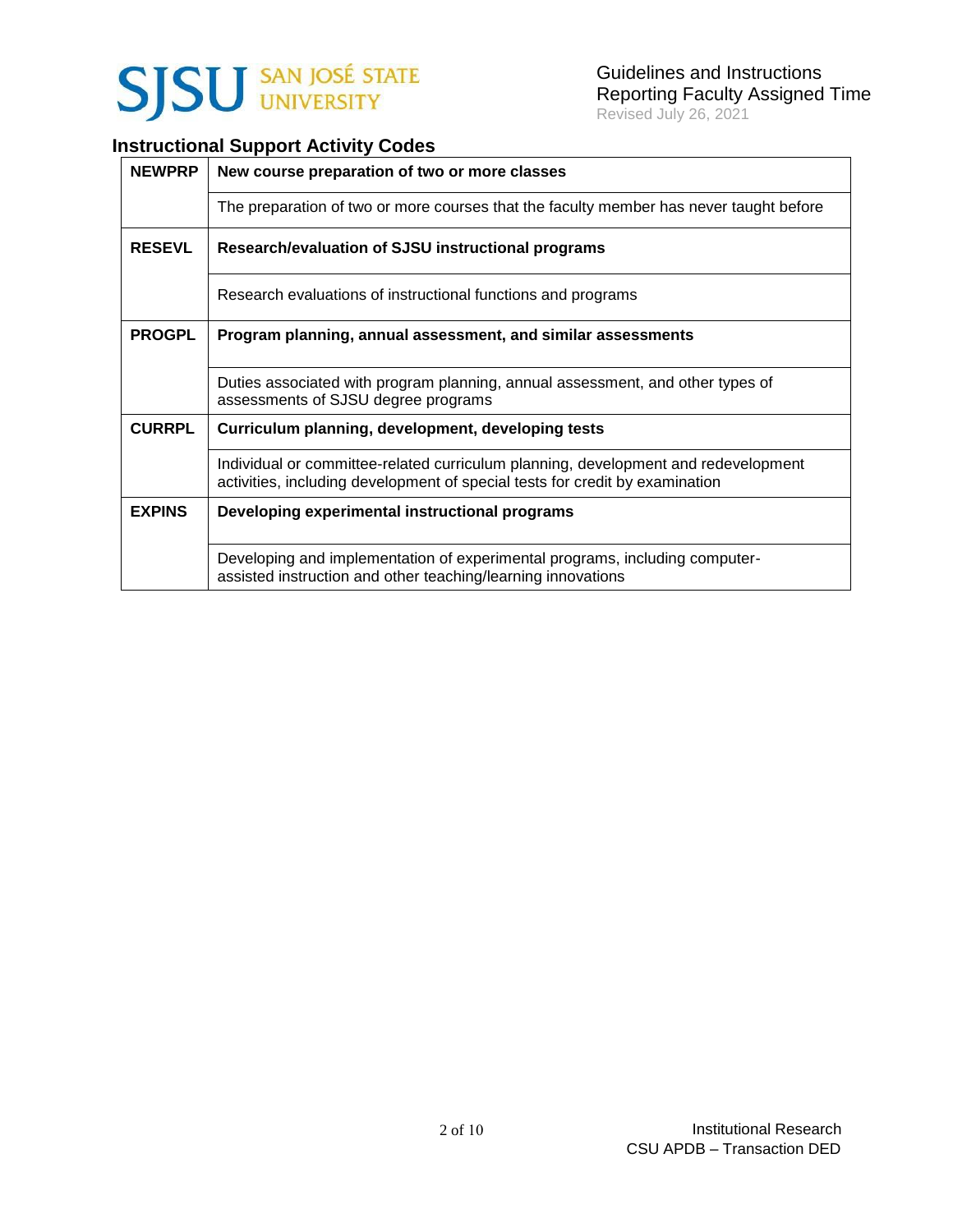# **SJSU** SAN JOSÉ STATE

## **Advising Activity Codes**

| <b>ADVISG</b> | Advising graduate or undergraduate students                                                                                                                                                                                                                                                                                                                                                        |  |  |  |  |
|---------------|----------------------------------------------------------------------------------------------------------------------------------------------------------------------------------------------------------------------------------------------------------------------------------------------------------------------------------------------------------------------------------------------------|--|--|--|--|
|               | Excessive or greater than normal graduate or undergraduate student advising duties.                                                                                                                                                                                                                                                                                                                |  |  |  |  |
| <b>COLSSC</b> | Administration of success centers                                                                                                                                                                                                                                                                                                                                                                  |  |  |  |  |
|               | Workload related to student success activities including success centers.                                                                                                                                                                                                                                                                                                                          |  |  |  |  |
| <b>EXCSLA</b> | <b>Exceptional service level activates supporting CSU priorities</b>                                                                                                                                                                                                                                                                                                                               |  |  |  |  |
|               | Exceptional level of services that support the CSU' priorities, including<br>implementation of impact practices, curricular redesign to increase enrollment<br>and student success that goes significantly beyond the normal expectations of all<br>faculty. Awarded pursuant to provision 20.37 of the collective bargaining<br>agreement between the CSU and the California Faculty Association. |  |  |  |  |

## **Research / Scholarship / Creative Activity Codes**

| <b>RSCA</b>   | Research, scholarship, or creative activity                                                                                                                                                                                                                                                   |
|---------------|-----------------------------------------------------------------------------------------------------------------------------------------------------------------------------------------------------------------------------------------------------------------------------------------------|
|               | RSCA funded activities, including contract-mandated time for certain classes of faculty as<br>well as any special awards on the basis of proposed projects, exceptional service, or other<br>recognized RSCA. The internal sponsor may be at the department, college, or university<br>level. |
| <b>RSCAPO</b> | <b>RSCA Sponsored by the SJSU</b>                                                                                                                                                                                                                                                             |
|               | University-wide reassigned time for approved RSCA project applications and administered<br>by Research & Innovation for tenure-line faculty. Standard policy is 3 WTU per semester<br>for recipients of this award.                                                                           |
| <b>BUYOUT</b> | Research, scholarship, or creative activity funded by an external source                                                                                                                                                                                                                      |
|               | Any faculty workload bought out by external sources, for example, through grants through<br>the Research Foundation or the Tower Foundation.<br>Note that this is used for SJSU reporting only and does not count as CSU assigned time.                                                       |
| <b>RESNW1</b> | First year new probationary faculty research/activity                                                                                                                                                                                                                                         |
|               | New probationary faculty employees with establishing their programs of research,<br>scholarship, and/or creative activities, and carrying out other activities that would support<br>them in meeting the requirements for retention, tenure, and promotion.                                   |
| <b>RESNW2</b> | 2nd year new probationary faculty research/activity                                                                                                                                                                                                                                           |
|               | New probationary faculty employees with establishing their programs of research,<br>scholarship, and/or creative activities, and carrying out other activities that would support<br>them in meeting the requirements for retention, tenure, and promotion.                                   |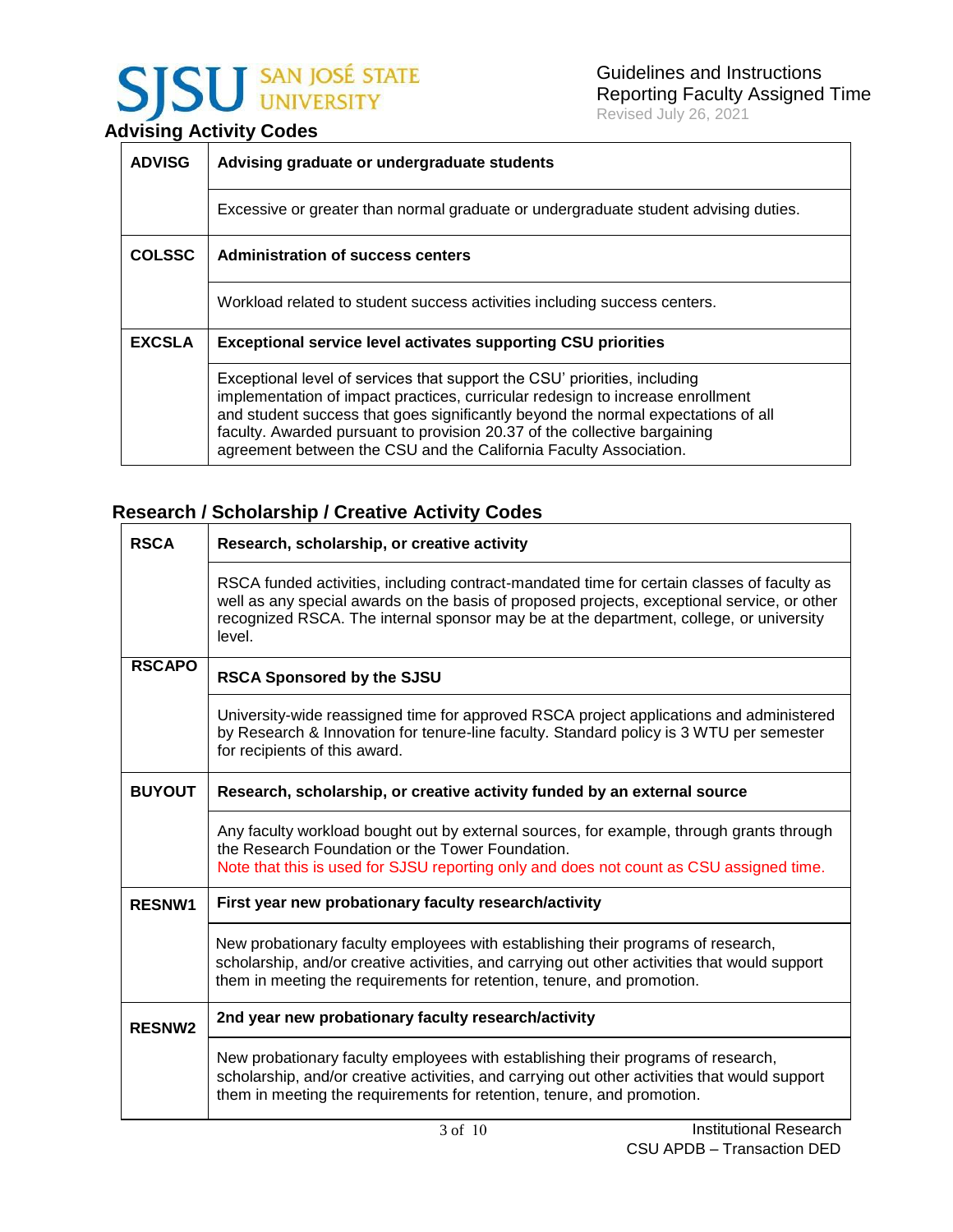

## **Administration/Committee Activity Codes**

| <b>ACCRED</b> | <b>Accreditation</b>                                                                                                                    |
|---------------|-----------------------------------------------------------------------------------------------------------------------------------------|
|               | Accreditation duties                                                                                                                    |
| <b>ASSOC</b>  | Associate chair or associate dean duties                                                                                                |
|               | Associate chair or associate dean duties as assigned by the department chair or<br>college dean                                         |
| <b>CALFAA</b> | <b>California Faculty Association activities</b>                                                                                        |
|               | A total of 12 WTU can be granted for California Faculty Association activities                                                          |
| <b>COMOTH</b> | <b>Other committee duties</b>                                                                                                           |
|               | All other committee duties that are not covered by more specific codes                                                                  |
| <b>FACILY</b> | Administration of clinics, galleries, and facilities                                                                                    |
|               | Workload related to academic facilities, such as college clinics, study skill centers, art<br>galleries                                 |
| <b>PROGAD</b> | Program administration, coordination, placement duties                                                                                  |
|               | Duties associated with program administration, coordination and placement, such as a<br>graduate program c                              |
| <b>SENATE</b> | <b>Academic Senate duties</b>                                                                                                           |
|               | All Academic Senate duties, including committee assignments and affiliated boards                                                       |
| <b>SPCPRJ</b> | University or college special project/assignment                                                                                        |
|               | University or college special project or assignment, such as a presidential initiative or a<br>special project from the provost or dean |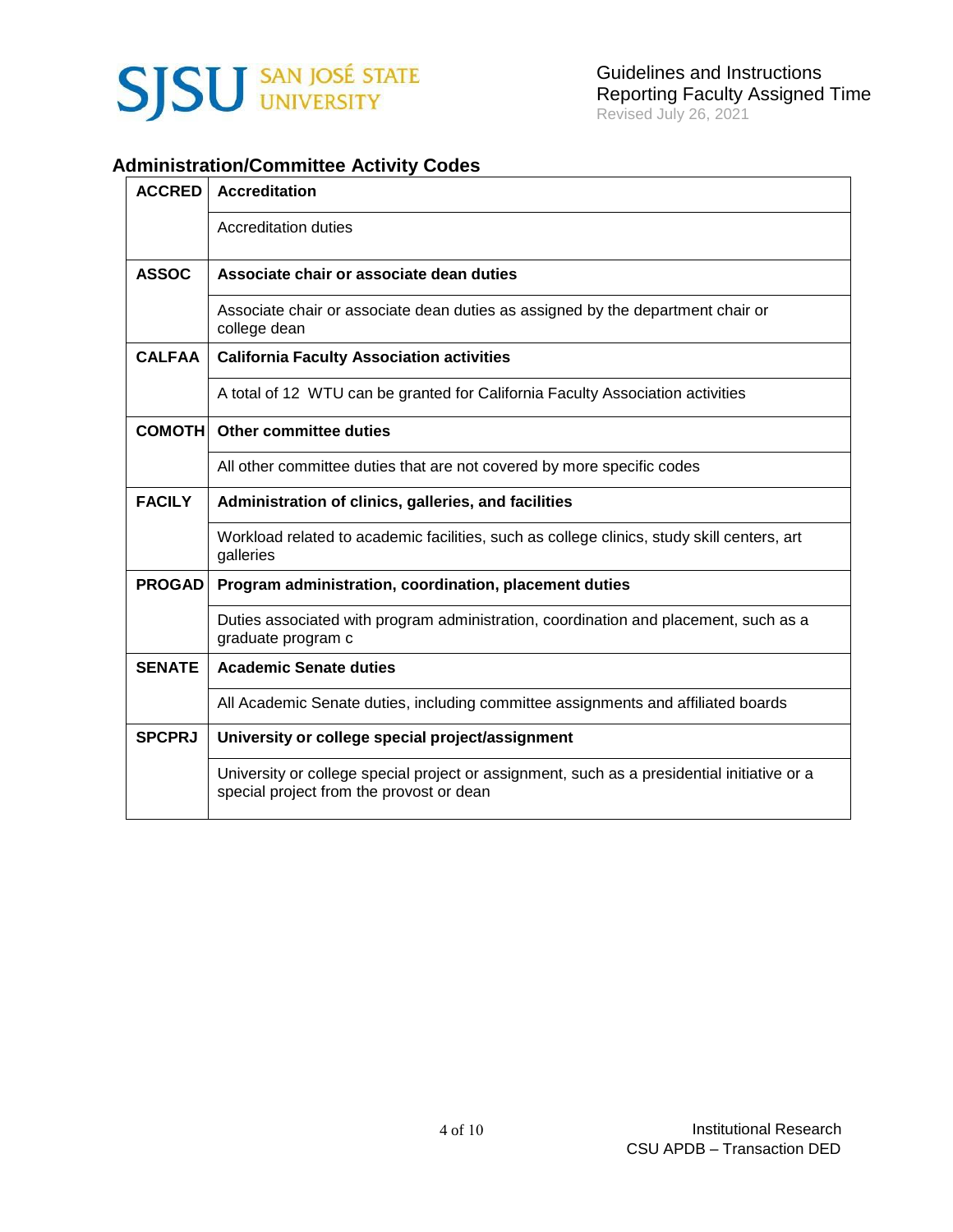# **SISU SAN JOSÉ STATE**

## **Overview of Faculty Assigned Time**

Faculty teaching workloads may be reduced for research, contracts, service, and special projects for the department, college or university through special assignments called **assigned time**. The awarding of assigned time is governed by the CFA contract, CSU policy, and campus policy. Below are general guidelines for how assigned time is used at SJSU.

- 1. Assigned time weighted teaching units (WTUs) are normally awarded only to tenured/tenuretrack faculty. Part-time and temporary faculty are awarded assigned time WTUs only for special circumstances.
- 2. Assigned time can only be used for those faculty members whose funding source is general fund (state supported) and who were released from a state-supported class.
- 3. Faculty activities funded by a non-state supported funds such as the 48XXX series funds or reimbursed activities like grants may not receive assigned time for those assignments, but may receive the SJSU BUYOUT code to account for this activity.
- 4. Faculty may receive no more than 12 WTUs of assigned time per semester. (Tenured/tenure-track faculty automatically receive 3 WTUs of service credit).
- 5. These are the major types of assigned time codes recognized by the CSU system:
	- a. Direct Assigned Time: EXENR1, EXENR2, NONTDL, CRDEVL, and GRDEXM
	- b. Indirect Assigned Time: All others, except BUYOUT
	- c. Not Counted as Assigned Time: BUYOUT (for campus tracking only)

See below for more background on workload calculations and the use of assigned time.

## **Reporting Assigned Time**

At SJSU faculty assigned time is collected every fall and spring on the IR web site at this location: <http://ir.sjsu.edu/Faculty/assignedtime.php>

Users must be authorized before they can gain access to the system. Once logged in, users can submit and approve workload records for their respective department or college based on their role.

Below is an overview of the data elements used to record assigned time.

Name: The first and last name of the faculty member being awarded assigned time.

Emplid: The employee ID number of the faculty member.

Employee Record Number: Use the record number from the faculty profile. There is a different number for each separate appointment. If an individual has more than one, be sure to match the workload to the correct appointment.

Department: The department of faculty member being awarded assigned time.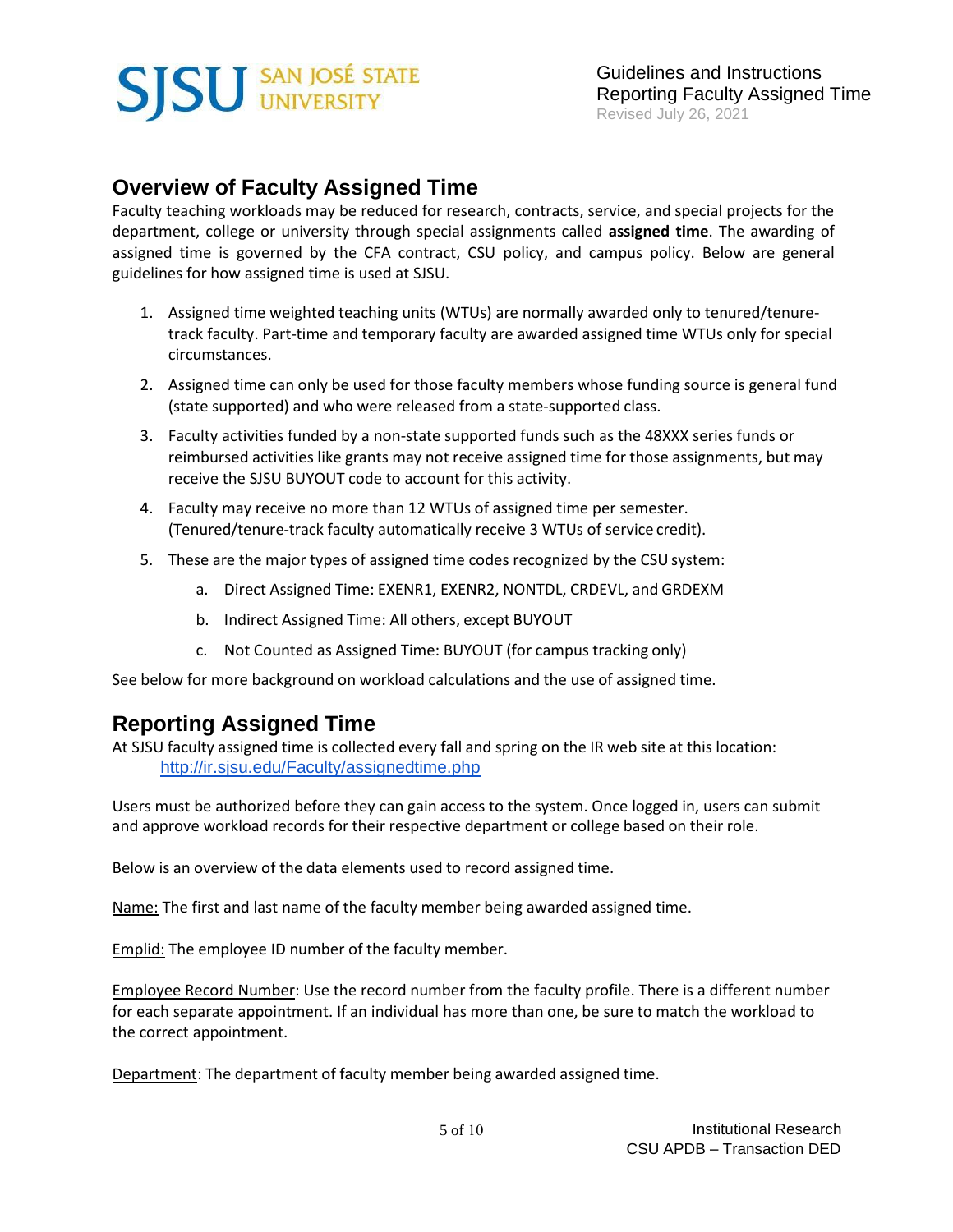# **SJSU** SAN JOSÉ STATE

Guidelines and Instructions Reporting Faculty Assigned Time Revised July 26, 2021

Brief Description of Responsibilities: A brief descriptive statement regarding the specific responsibilities for which the faculty member is to receive assigned time. If WTUs are to be given for more than one activity, enter each one on separate lines with the corresponding activity codes.

Activity Code: Enter the activity code (see the list of above codes) for which the assigned time WTUs are being awarded.

Nature of Assignment: Identifies the nature of assigned time the faculty is receiving. (Choose from the three options below)

**Instructional Faculty Fraction (IFF)**: assigned time directly involved in teaching within the classroom. It is for teaching related assignments only. For example, code EXENR1 (excess enrollment) or code TEAMT (team teaching).

**Instructional Administrative Fraction (IAF)**: assigned time related to administrative responsibilities. For example, directors, associate or assistant department chairs and deans.

**Other Support Fraction (OSF)**: all other assigned time is identified in this category. It includes indirect instructional and support related duties. For example, code NEWPRP (new course preparations), all advising duties, committees, accreditation, curriculum/class development, special projects, and research/scholarship/creative activity (RSCA) workload.

Type: The activity codes are categorized into five different types. Data entry is not needed for this field as the type category will be provided automatically by the Assigned Time System based on the selection of the activity code.

**Admin** refers to administration tasks such as accreditation, chair or dean duties, and academic senate duties.

**Advising** refers to advising activities for undergraduate and graduate students, curricular redesigns to increase enrollment, and other activities involving student success are part of this type.

**Direct Instruction** refers to activities related to the instruction of courses, including big classes of over 75 students, team taught courses, multiple sections of the same course, or even nontraditional courses such as self-paced classes.

**Instructional Support** refers to activities that help improve the quality of instruction such as preparation of new courses, evaluation of programs, or curriculum planning.

**RSCA** refers to activities relating to **R**esearch, **S**cholarship, or **C**reative **A**ctivity. They may be funded by internal sponsors at the department, college, or university level, or a grant from an external source.

WTUs: Enter the number of WTUs for the assignment, which cannot exceed **12** WTUs across all of an individual's assigned time records for the semester. WTUs are calculated by multiplying the FTEF appointment fraction by 15 (see conversion table below).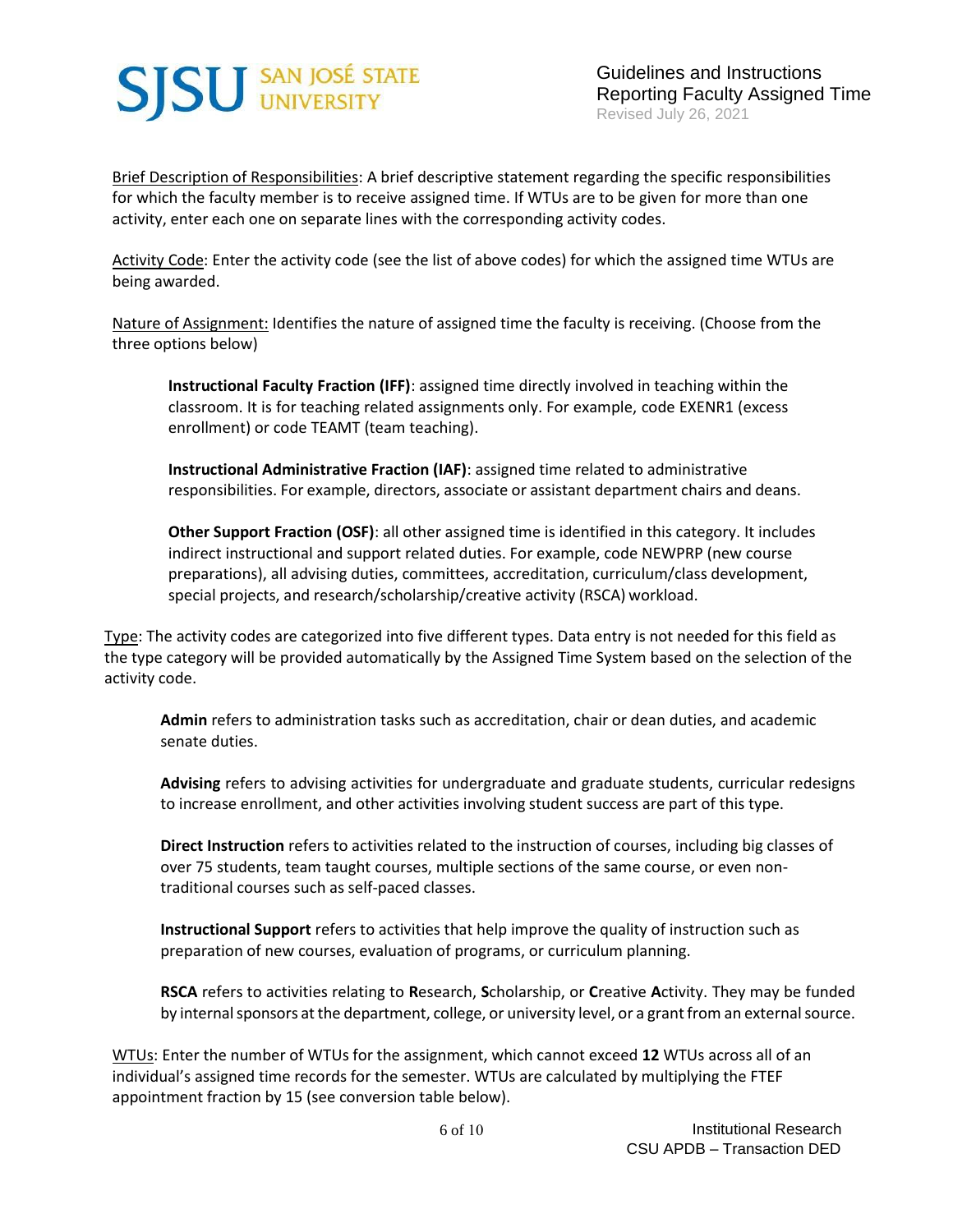

|  | Revised July 26, 2021 |  |  |  |
|--|-----------------------|--|--|--|
|--|-----------------------|--|--|--|

| Conversion of FTEF to WTUs |                       |                        |  |  |
|----------------------------|-----------------------|------------------------|--|--|
| $.10$ FTEF = 1.50 WTU      | $.35$ FTEF = 5.25 WTU | $.60$ FTEF = 9.00 WTU  |  |  |
| $.15$ FTEF = 2.25 WTU      | $.40$ FTEF = 6.00 WTU | $.65$ FTEF = 9.75 WTU  |  |  |
| $.20$ FTEF = 3.00 WTU      | $.45$ FTEF = 6.75 WTU | $.70$ FTEF = 10.50 WTU |  |  |
| $.25$ FTEF = 3.75 WTU      | $.50$ FTEF = 7.50 WTU | $.75$ FTEF = 11.25 WTU |  |  |
| $.30$ FTEF = 4.50 WTU      | $.55$ FTEF = 8.25 WTU | $.80$ FTEF = 12.00 WTU |  |  |

Level: Enter the level information to show who offers the work. For example, selecting a level indicating whether the research is offered by the department, college, division, and/or university.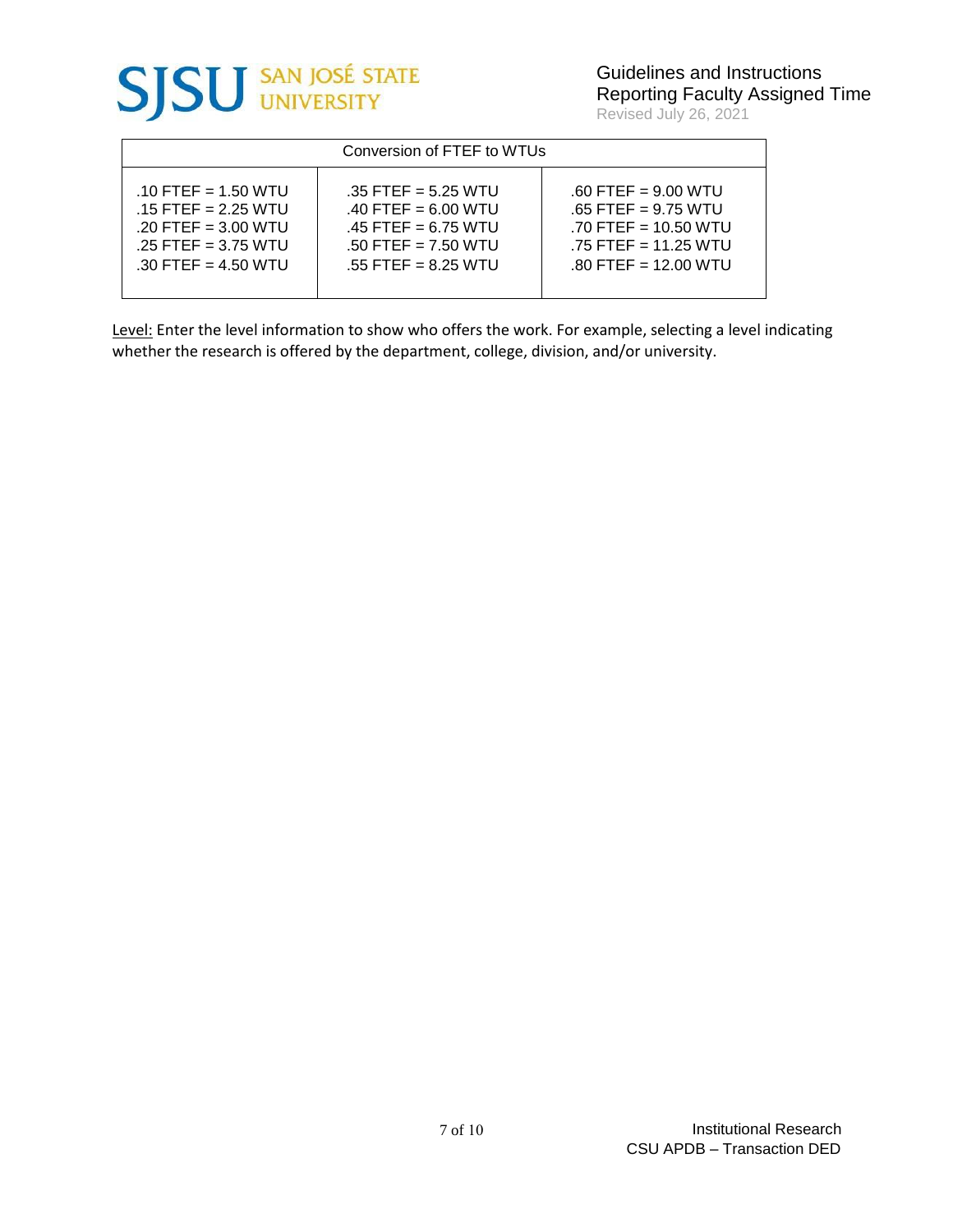

## **Additional Background on Workload**

### **How is workload calculated?**

Total workload is the sum of classroom, supervision workload and any assigned time. The workload for classroom (C-factored courses) is calculated based on the unit value of the section, and supervision (S-factored courses) is based on the number of students in the section regardless of the unit value.

| Classroom   | 100W is a 3 unit C-factored course (C5 has a K-factor of 1 WTU)   |
|-------------|-------------------------------------------------------------------|
| Example     | Each course unit is 1 WTU for a total of 3 WTUs (3 units x 1 WTU) |
| Supervision | 299 is a S-factored course (S25 is 0.5 WTU per student)           |
| Example     | 6 students enroll for a total of 3.0 WTUs (6 students x 0.5 WTU)  |

### **Can workload be shared?**

Yes, under the right circumstances. Any section can be team taught by up to six instructors by placing each instructor's employee ID in PeopleSoft. The instructor load fields are adjusted to show the amount of instruction each instructor is providing. The total for all the instructor load fields (up to six) must equal 100 percent. All assignments should correctly reflect who is teaching the section. In all cases, the instructor(s) assigned to a section should be the one(s) providing the instruction or supervision and assigning grades.

### **Is workload audited?**

All workload recorded undergoes a series of reviews and edits at the campus and CSU system level. At any time the campus, Chancellor's Office, or State can request an audit of data reported.

### **Normal workload guidelines for full-time faculty (1.0 FTEF)**

### Regular Faculty (Tenured and Probationary) General Fund

12 WTUs of direct instructional assignments, 36 hrs/week. On a limited basis, faculty may be reassigned to other duties using assigned time.

3 WTUs of indirect instructional activity, such as student advisement, curricular planning, office hours and committee assignments from 4 to 9 hrs/week.

### Temporary Faculty General Fund 15 WTUs of direct instructional assignments.

Variations in course credit hours and workload factors make it difficult to schedule faculty for exactly the correct amount of WTUs in all circumstances.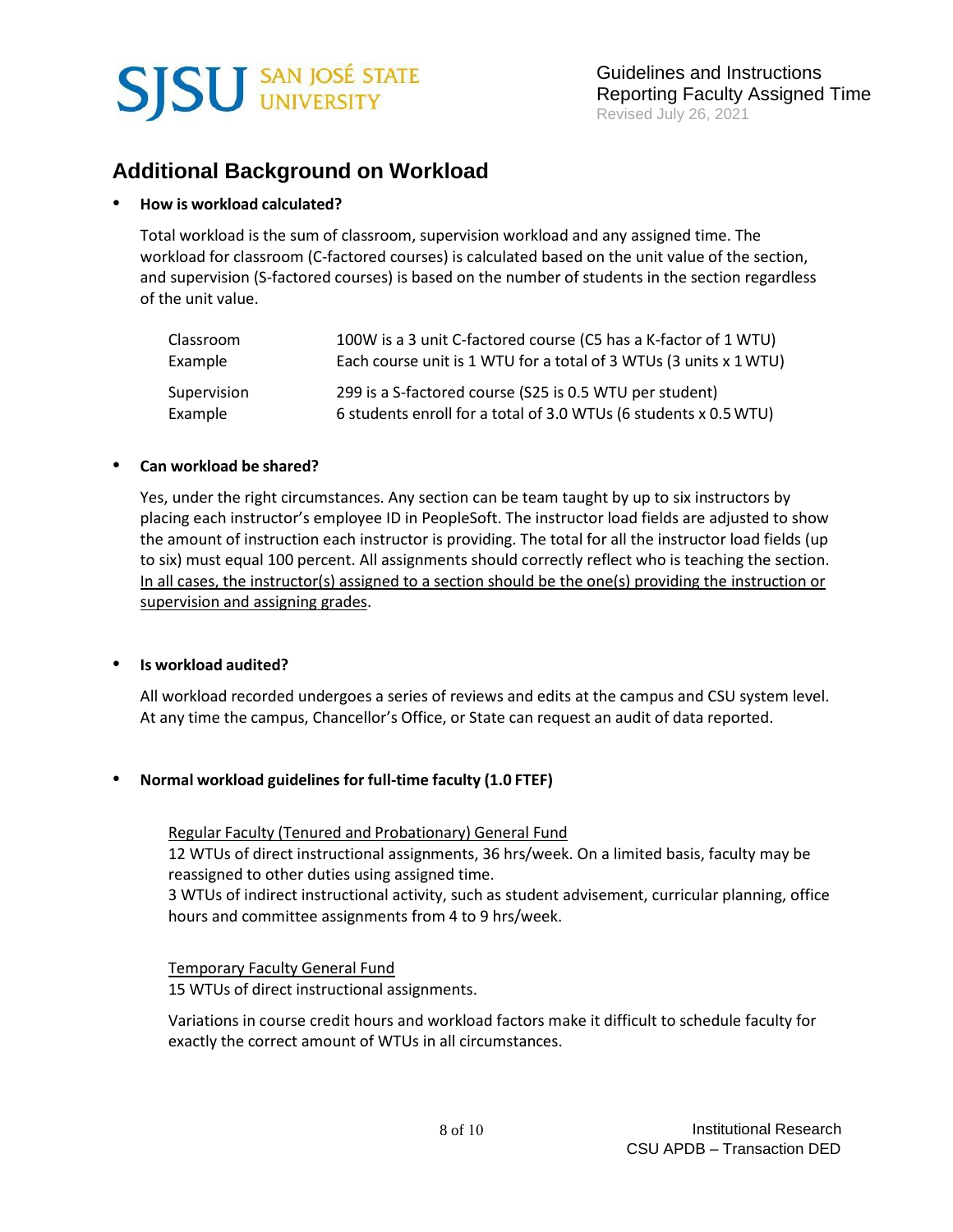

#### **Course classification - C/S numbers**

A course is classified in C1 - C21 or S23, S24, S25, S36, or S48 to describe the mode of instruction (e.g., lecture, activity, laboratory, etc.). The course classification determines the WTU of the instructor teaching the class (refer to the next page for details).

#### C Classified Courses

C classified courses include the following types of courses: lecture, discussion, seminar, clinical process, activity laboratory, instructional laboratory, performance, or activity meeting at a set time and place. There are 21 classifications organized into six categories representing the mode of instruction, and a workload value. A course may have two or more segments or co-requisite activities requiring more than one classification (example: lecture with a laboratory).

| <b>Course Classification</b> | <b>Course Description</b>   | <b>K-Factor</b> |
|------------------------------|-----------------------------|-----------------|
| C <sub>1</sub>               | Large Lecture               | 1.0             |
| C <sub>2</sub>               | Lecture Discussion          | 1.0             |
| C <sub>3</sub>               | Lecture Composition, etc.   | 1.0             |
| C <sub>4</sub>               | Composition, etc.           | 1.0             |
| C <sub>5</sub>               | Seminar                     | 1.0             |
| C <sub>6</sub>               | <b>Clinical Process</b>     | 1.0             |
| C7                           | <b>Activity Lab</b>         | 1.3             |
| C <sub>8</sub>               | <b>Education Workshop</b>   | 1.3             |
| C9                           | <b>Music Activity</b>       | 1.3             |
| C10                          | Instrumental, Vocal         | 1.3             |
| C <sub>11</sub>              | <b>Physical Education</b>   | 1.3             |
| C12                          | Speech, Drama Activities    | 1.3             |
| C <sub>13</sub>              | Accounting Labs, etc.       | 1.3             |
| C14                          | <b>Remedial Instruction</b> | 1.3             |
| C <sub>15</sub>              | Selected Labs               | 1.5             |
| C16                          | Science Labs                | 2.0             |
| C <sub>17</sub>              | Demonstration, Practicum    | 2.0             |
| C <sub>18</sub>              | Major Sports                | 6.0             |
| C19, 20, 21                  | Minor Sports, Performance   | 3.0             |